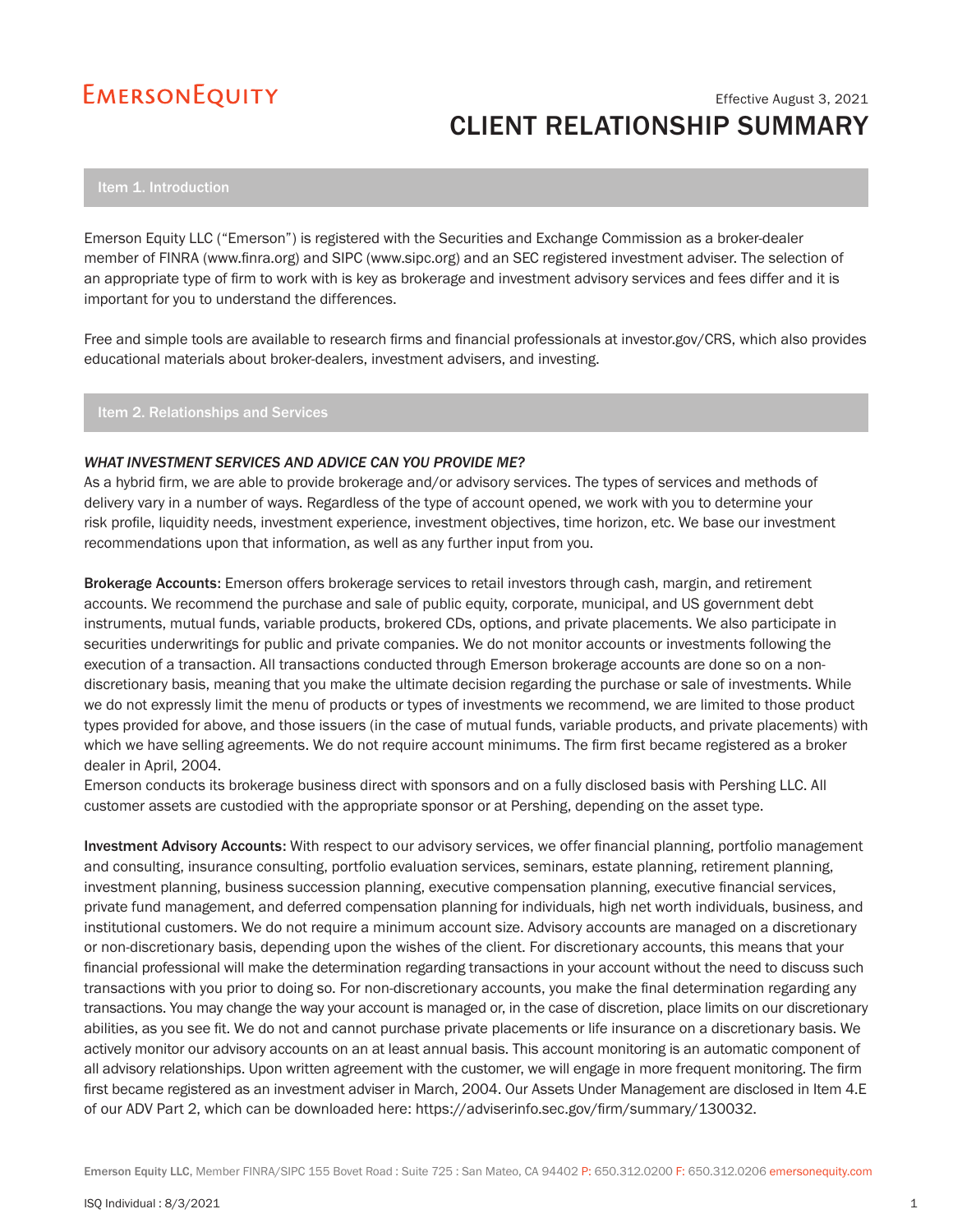## Conversation Starters: Not sure what to ask next? Start with one of the questions below:

- + "Given my financial situation, should I choose an investment advisory service? Should I choose a brokerage service? Why or why not?"
- + "How will you choose investments to recommend to me?"
- + "What is your relevant experience, including your licenses, education and other qualifications? What do these qualifications mean?"

Item 3. Fees, costs, conflicts, and standard of conduct

## *WHAT FEES WILL I PAY?*

The fees paid vary depending upon the type of account you open. Regardless of the type of account or the type of fee, the below compensation structures represent a conflict of interest in the form of an incentive to recommend transactions (commissions), specific products (commissions, 12b-1 fees, investments by the firm or its financial professionals in the same securities we recommend), or movement of assets to advisory accounts (advisory fees). We address these conflicts through disclosure in this document, review of account opening documents for appropriateness of the type of account recommended, review of all transactions in customer and financial professional accounts to ensure that they are in the best interest of the customer, a prohibition on recommendations that are not in the best interest of the customer, and by review for any applicable breakpoints that may be available to investors, thereby reducing the fees assessed.

Brokerage Accounts: Emerson is primarily compensated through commissions and concessions. Both of these fee types are based on a percentage of the principal invested. Commissions are charged as a fee on top of the principal, while concessions reduce the amount of principal invested. When recommending mutual funds or variable products, we also receive 12b-1 and trailing fees (we continue to receive these fees as long as you own the asset and so long as we are the broker of record on your account). Additionally, we are compensated through underwriting, managing broker-dealer, due diligence, and wholesale fees. While these fees are paid by product sponsors, rather than by you, directly, they do result in a reduction of the total amount of assets invested in the offering. This fee structure results in a situation wherein the more you invest, whether in frequency or in amount, the more we are compensated. As such, this creates an inherent conflict of interest. We address this conflict through disclosure in this document, review of transactions against the best interest standard, and a general prohibition on recommendations to retail investors where the individual making the recommendation does not have a reasonable basis to believe that it is in your best interest.

In addition to the commissions/concessions described above, other fees may also be charged to your account. These fees include custodial fees charged by our clearing firm, exchange fees, management and administrative fees charged by fund sponsors, account closure/transfer fees, and wire fees.

Investment Advisory Accounts: Fees are subject to negotiation. The Adviser's current fees are based on the value of the account at the close of the last business day of the quarter, and are charged at a rate of:

- + 2.5% for those accounts with assets of \$1 million and under, and
- + 2.25% for accounts with assets in excess of \$1 million.

We have one investment adviser representative who on a case-by-case basis, offers a flat fee for advisory services to clients with \$5 million or more in assets under management and assets under advisement. Such flat fees are subject to negotiation, but range from \$25,000 to \$50,000/year.

Emerson Equity LLC, Member FINRA/SIPC 155 Bovet Road : Suite 725 : San Mateo, CA 94402 P: 650.312.0200 F: 650.312.0206 emersonequity.com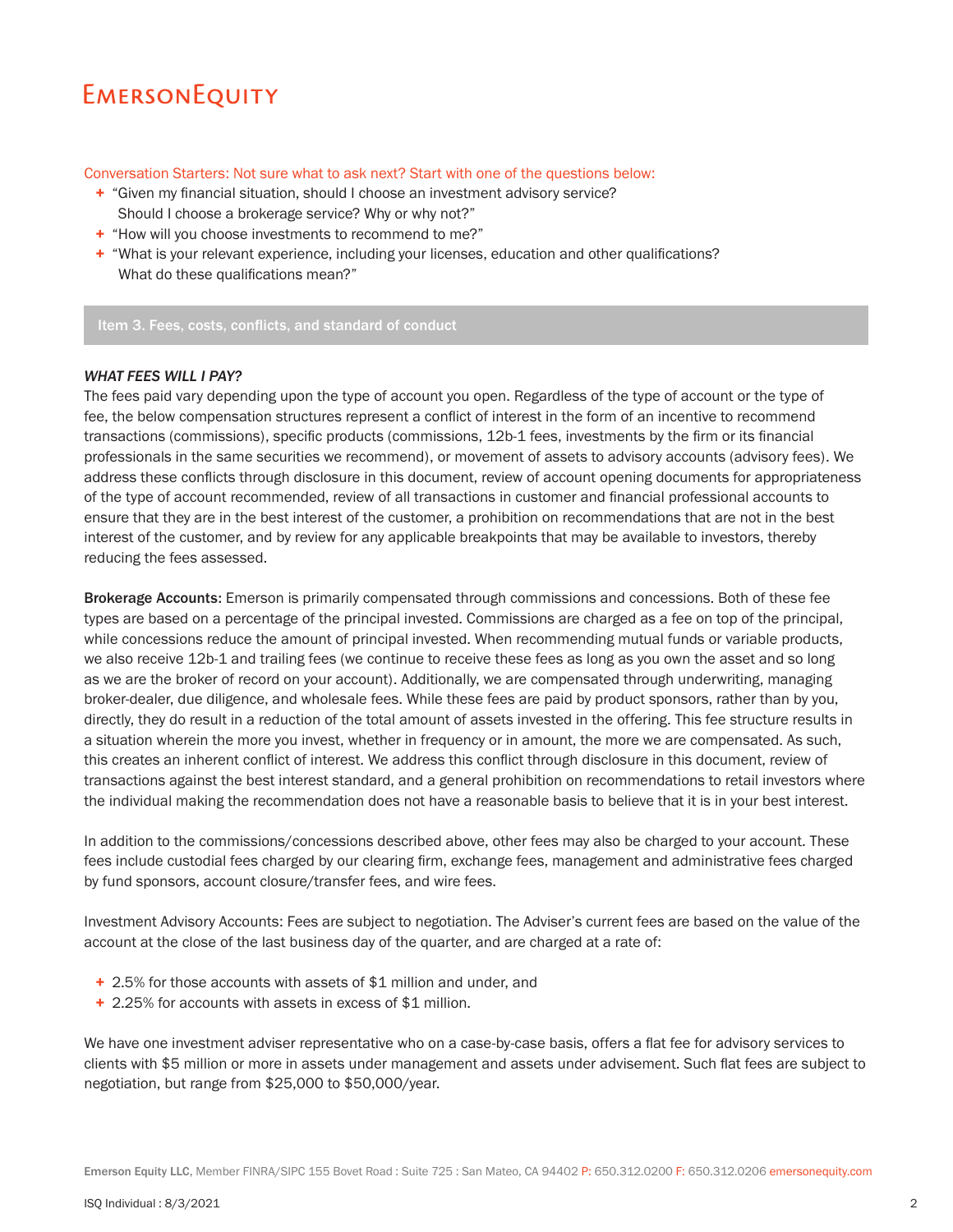In addition to the above fees, the Advisor, as a registered Broker-Dealer, also receives 12b-1 fees for certain mutual fund transactions. Clients may opt to pay a flat fee for portfolio management services. The Adviser and the client negotiate the flat fee. Additionally, your financial professional may recommend an insurance product, in which case s/he will receive a commission for any such product sold. With respect to portfolio evaluation services, the fees vary based upon the complexity of the review and services requested, however, it typically approximates \$1,500. Finally, with respect to customers we refer to a third party investment adviser, we receive a percentage of the advisory fee assessed by that third party investment adviser. The total fee assessed by the third party investment adviser varies, but, at present, it is up to 2%.

Clients should be aware that opening an investment advisory account carries with it costs beyond the advisory fee(s) the firm charges. When placing a transaction order to buy or sell securities, advisory clients may have to pay any or all of the following charges in addition to the advisory fees charged by this firm: brokerage commissions; custodian fees; postage charges; processing charges; ticket charges; early surrender fees; transfer fees; administrative fees for investments in mutual fund fees; 12b-1 fees in addition to administrative fees, and other marketing fees for mutual funds, paid to a broker dealer; account maintenance fees charged by a broker dealer for an account, especially if inactive.

You will pay fees and costs whether you make or lose money on your investments. Fees and costs will reduce any amount of money you make on your investments over time. Please make sure you understand what fees and costs you are paying. The fees charged by Emerson can vary greatly depending on a number of factors including the type of security, the availability of the security in the market, the price of the security, the amount of the transaction, the level of disclosure made to the customer, and the nature of our business. For specific questions about fees associated with a given recommendation, please speak with your broker and make sure to read any available contract, prospectus, private placement memorandum, or offering document.

### Conversation Starter: Not sure what to ask next? Start with one of the questions below:

+ "Help me understand how these fees and costs might affect my investments. If I give you \$10,000 to invest, how much will go to fees and costs, and how much will be invested for me?"

# *WHAT ARE YOUR LEGAL OBLIGATIONS TO ME WHEN PROVIDING RECOMMENDATIONS? HOW ELSE DOES YOUR FIRM MAKE MONEY AND WHAT CONFLICTS OF INTEREST DO YOU HAVE?*

When we provide you with a recommendation, we have to act in your best interest and not put our interest ahead of yours. At the same time, the way we make money creates some conflicts with your interests. You should understand and ask us about these conflicts because they can affect the recommendations we provide you. Here are some examples to help you understand what this means.

+ Third-Party Payments: The Firm recommends mutual funds. Some of these recommendations will result in the Firm receiving compensation in the form of 12b-1 fees. This creates a conflict of interest in that it incentivizes your financial professional to recommend funds or share classes that pay these fees. We address this conflict as outlined in the introduction to this section, "Item 3".

#### Conversation Starter: Not sure what to ask next? Start with one of the questions below:

+ "How might your conflicts of interest affect me, and how will you address them?"

### *HOW DO YOUR FINANCIAL PROFESSIONALS MAKE MONEY?*

Our financial professionals are compensated through a percentage of the revenues that they generate. As such, an inherent conflict exists for these individuals to recommend those products or transactions that generate higher omissions/concessions and/or recommending large numbers of transactions. We address this conflict through